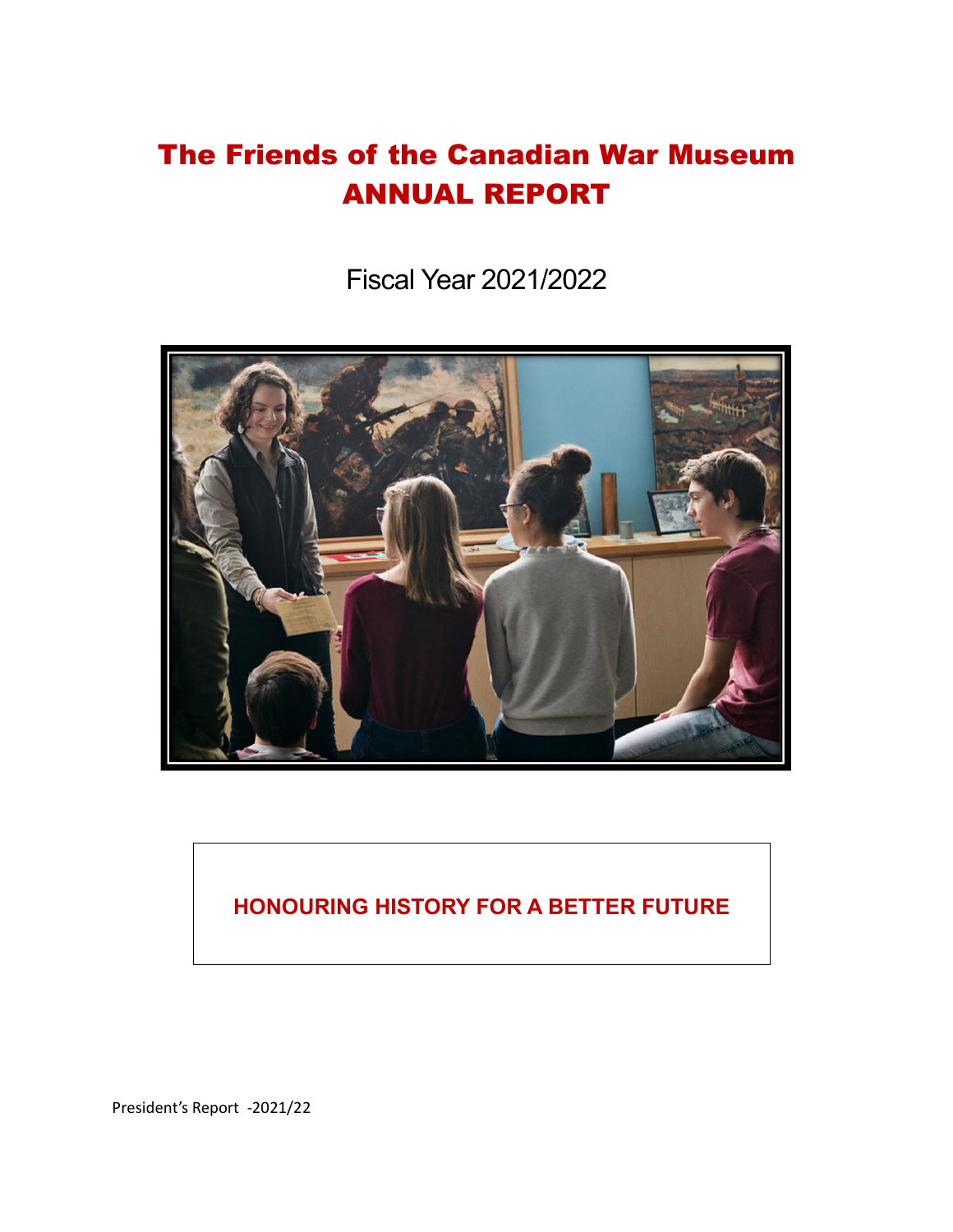

#### **INTRODUCTION**

Dear Friends of the Canadian War Museum (Friends) we are now emerging after two years of functioning under pandemic constraints which have limited our access to the Canadian War Museum and restricted our operations. Nevertheless, we are sound and healthy as a federally incorporated registered charity.

I am pleased to advise that donor and membership support has increased and we conclude the year in an even more favourable position than at its outset. Under the leadership of your board of directors, steady progress continues in supporting the Museum; I am extremely proud of the work which has been done.

Financially we remain in a sustainable and most favourable position due to the generosity of donors together with prudent financial management. The Friends has not suffered the catastrophic losses experienced by some other charities and we were able to make a generous donation of \$52,000 to museum programs; indeed, in the budget for the 2022/23 fiscal year, we have earmarked a gift of \$100,000 supporting: the Research Fellowship Project, the Supply Line Project, Remembrance Day events and parking for veterans.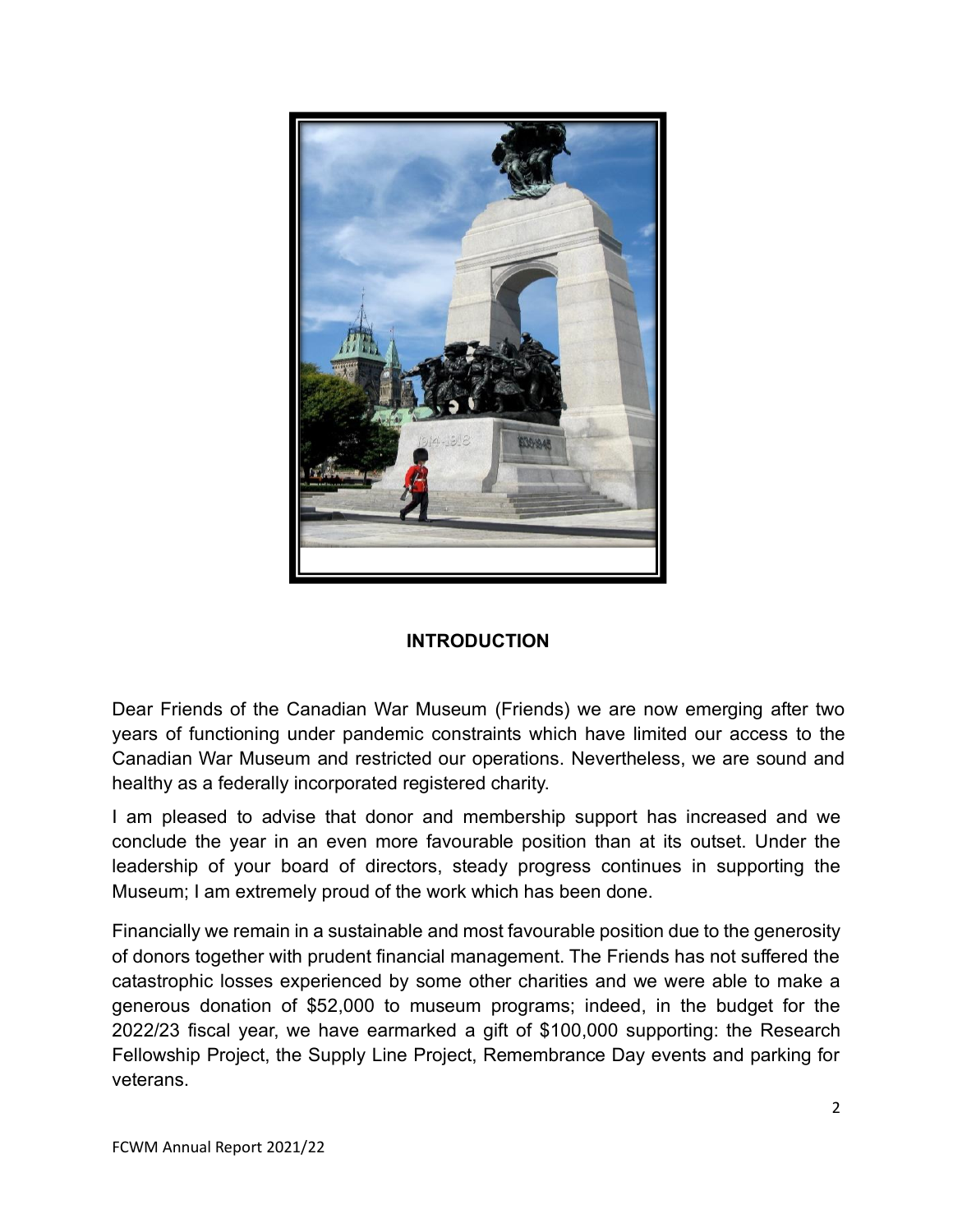On behalf of your BOD, I would like to express our appreciation to all Friends and donors for your continuing support throughout the year. We strive to be relevant, sustainable, contributing and valued.

# **THE STRATEGIC AND OPERATING FRAMEWORK**

Our work as a federally incorporated registered charity is anchored in our established statement of purpose, strategic objectives and concept of operations.

#### **Purpose and Vision**

Our purpose is to promote and support the Canadian War Museum in its role as a vital Canadian institution. We aspire to be a pan-Canadian registered charity supporting the Museum through fundraising, volunteering and program support.

#### **Strategic Policy Statement**

In all endeavours, the Friends is guided by the **fundamental strategic objectives** of **building constituency** and **strengthening financial position.**

#### **Strategic Objectives**

We have established four strategic objectives which support our purpose and our vision:

To raise funds;

To build constituency across Canada;

To optimize support directed to the CWM; and,

To govern and administer the Friends corporation effectively and efficiently.

# **Delivering the Product - the Board of Directors (BOD) and supporting Committee Structure**

At the heart of our work is the BOD. Elected by the general membership, it is empowered to manage the business of the Friends. Its membership includes those with the commitment, skills, knowledge and experience relevant to the purpose and the needs of the Museum. Membership is refreshed or renewed annually at the Annual Members Meeting (AMM) after which the BOD chooses its corporate officers. While the pandemic restrictions are being relaxed we have retained the broad outreach and participation benefits of the virtual approach and the AMM this year will be conducted virtually in September 2022.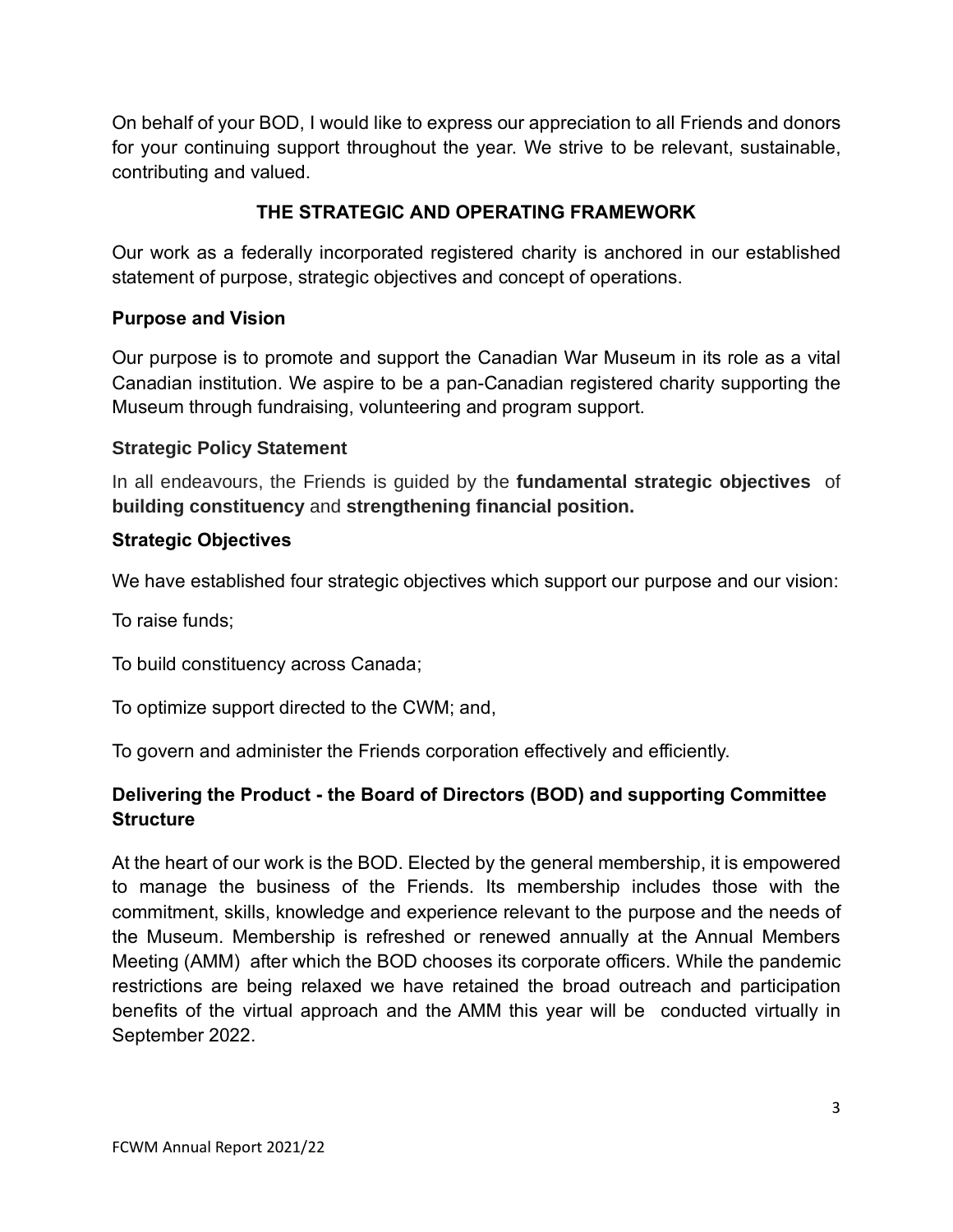The BOD provides oversight, approval and direction in the context of policy and procedure. In order to operationalize delivery against the strategic objectives, five committees of the BOD have been struck: Museum Support; Ways and Means; Communications and Marketing; Governance; and Corporate Services. Lateral communications have been facilitated through the support of an *ad hoc* committee comprising the Corporate Officers and Committee Chairs (COCC).

This committee structure has been in place for several years and has served us well. Notwithstanding, in the coming year we plan to review and update our strategic plan and its supporting committee structure in order to further strengthen our capability to support the Museum. The COCC has proven to be particularly worthwhile and may be established on a formal basis.

## **HIGHLIGHTS FROM THE YEAR**

#### **General**

Notwithstanding the restrictions occasioned by the pandemic, with the commitment and creativity of the BOD, a great deal has been accomplished. I now touch upon some representative highlights.

#### Corporate Officers and Committee Chairs (COCC)

As stated above, this committee, while not formally established has demonstrated its value by strengthening inter-committee awareness, considering emerging issues and supporting the BOD by proposing items for its consideration. As all the corporate officers (President, Vice-President, Treasurer and Secretary) are members of the COCC it helps focus their commitment and service to the full board.

#### Museum Support

Ultimately, all efforts by the Friends are intended to support the aims, programs and activities of the Museum; in this regard, the fundamental purpose of the Museum Support Committee is to develop relationships and personnel and financial support as they pertain directly to the Museum. The Museum Support Committee may be considered the agent of the BOD where the entire volunteer effort is focussed and delivered.

During the past year, this capability of the Friends was maintained through the close virtual cooperation among the President, the Museum Director General, the War Museum/ History Museum Director Major Gifts and Contributions, the COCC and the BOD. The principal product of this co-operative approach is the contribution agreement which sets out the particulars of the Friends' support. The 2021/22 agreement supported the "Second World War Supply Line Educational Program", the "In Their Own Voices: Stories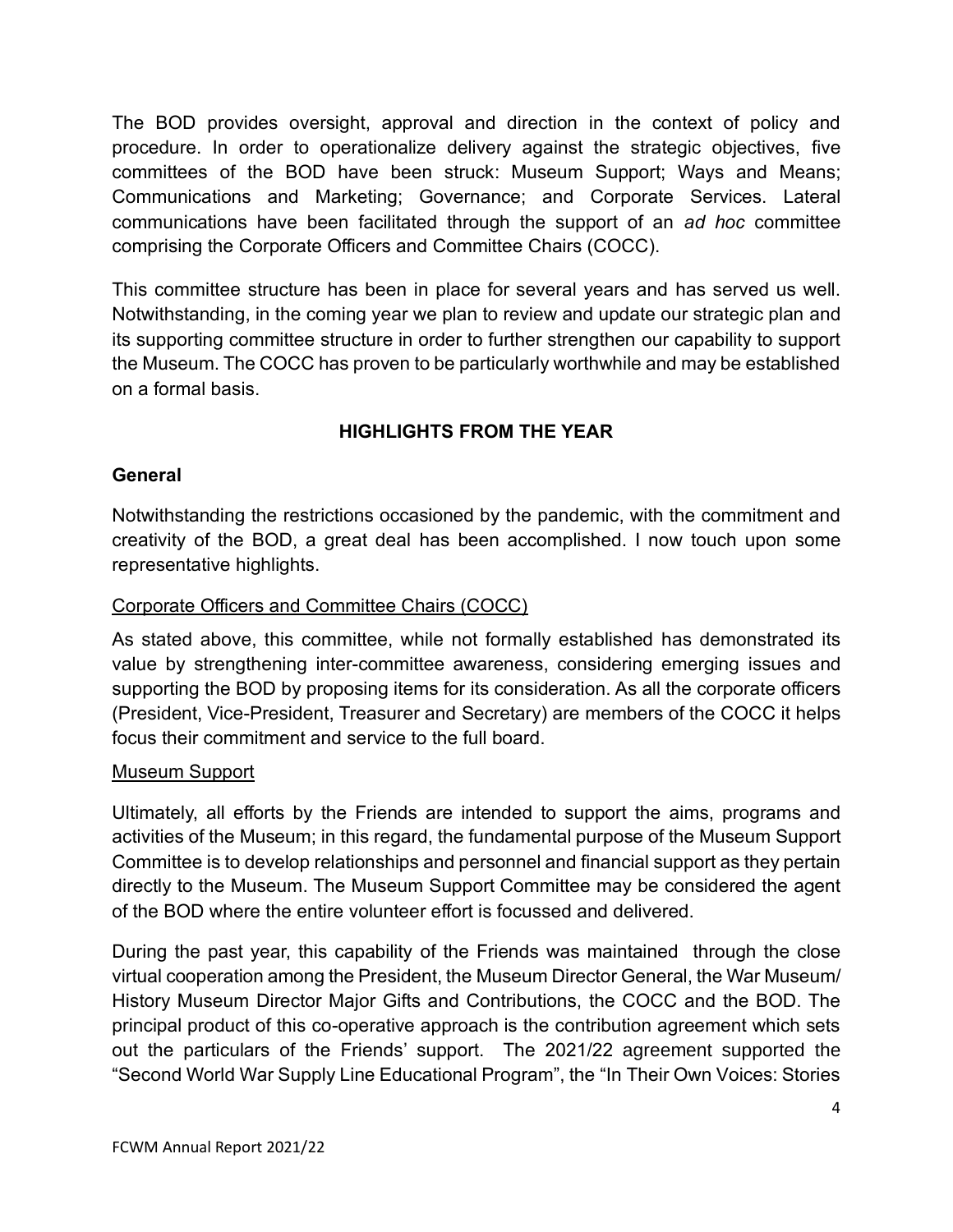from Canadian Veterans and their Families Project" and the "Virtual Schools Program" as well as parking for veterans and "Adopt-a-Book". In July 2021 we presented a cheque in the amount of \$104,000 representing both the 20/21 and 21/22 contributions. The smiles in the image which follows tells the story better than words!



#### Ways and Means

The Ways and Means Committee serves to identify internal and external funding opportunities, develop sponsor relationships and grow the Friends' constituency of support.

The committee has been in the forefront of activity this year leading as it does on the newsletter front and introducing our first online virtual Friends Forum to broaden the outreach of the highly popular on-site events which remain a partner initiative. As in the past year, this committee has worked hand-in-glove with the Communications and Marketing Committee; indeed, it is likely that these two committees will be merged under the Ways and Means brand as the lesson of the past year is that the functionalities are inseparably integrated.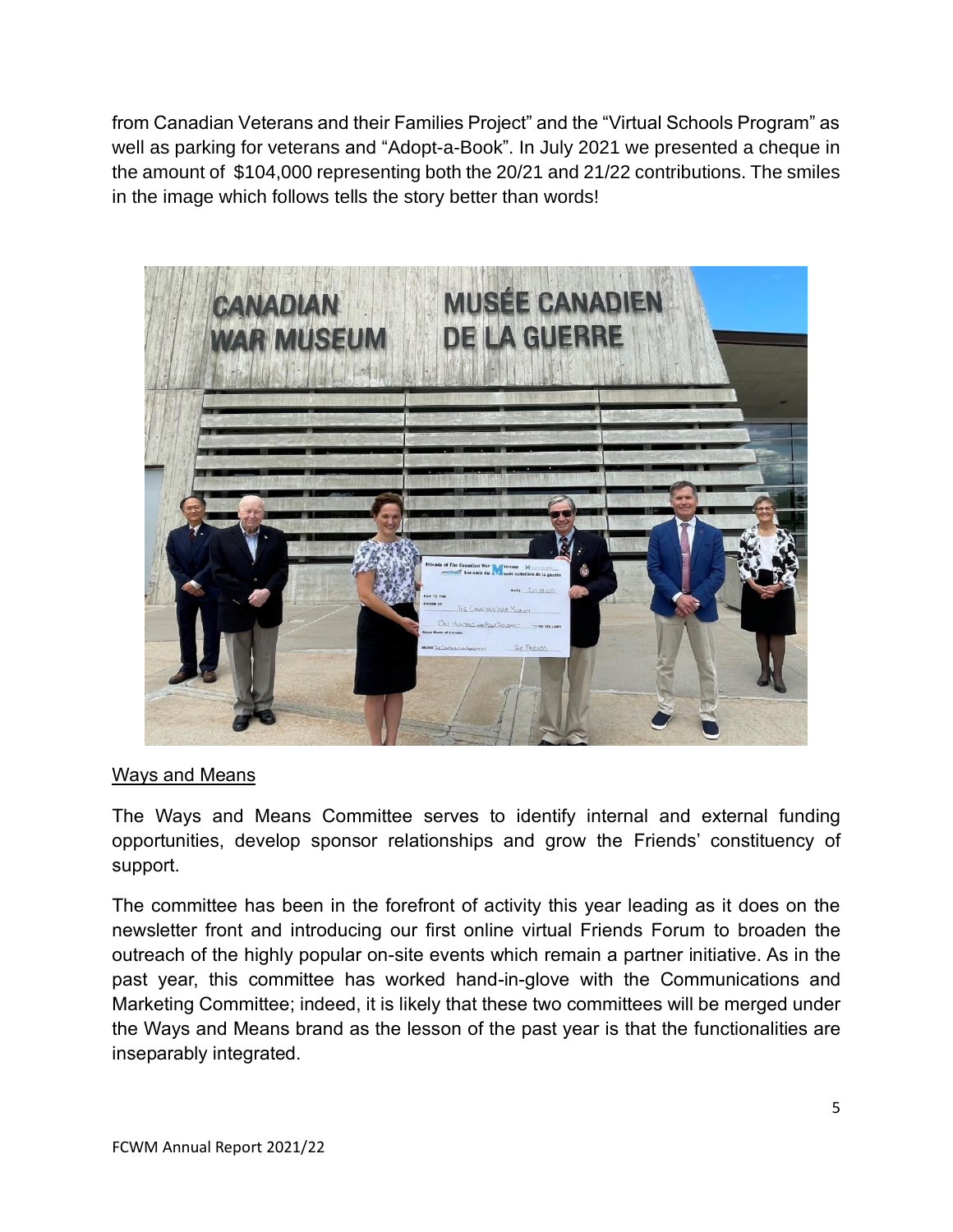While the scope of the work of this committee is broad, it is fair to say that the focus this year has been upon the electronic newsletter and developing its potential to serve the corporate purpose in supporting the Museum. During the year this online electronic product has been distributed monthly and upon special occasions. Available in both official languages over the year its readership has more than doubled including both members and other parties who have expressed interest in being included in the distribution. Content has matured over the year and has been enriched with the contributions of members and external readers. The newsletter has contributed to greater awareness of the Friends resulting in growth in membership and a significant increase in donor financial contribution.

In the website and newsletter, there is close cooperation with the Museum with respect to oversight, content and translation. This has been enormously helpful and benefits both parties as all funds raised and interest generated represent value added to the Museum. I would like to make particular mention of the language oversight group comprising both anglophones and francophones and in which the Museum Director General and Acting Chief Executive Officer plays an active role!

Of course, no ways and means discourse would be complete without mention of our Book Room. In spite of closures and restrictions it has continued to make a modest financial contribution by way of sales of used books through the Museum Gift Shop in the periods when it has been open and the cooperation displayed here is characteristic of the healthy relationship between the Museum and the Friends. Very recently the Book Room has been open on a reduced schedule but sales have been encouraging. Over the years of the pandemic, hundreds of books have been donated and are poised to be offered to the public. The reputation of the Friends Book Room as the best military history used book store in the country has been sustained and the potential for growth in fiscal year 2022/23 is enormous.

#### Communications and Marketing

The Communications and Marketing Committee develops and supports the carrier and communications services to promote the Friends, to support the Ways and Means initiative and to facilitate donor connectivity and outreach.

With the successful launch last year of the new website and with the newsletter having just enjoyed its first anniversary, it is clear that this function is inexorably linked with the Ways and Means initiative and as mentioned previously, the two committees will likely be integrated. In point of fact since the beginning of the year, the two teams have been working together.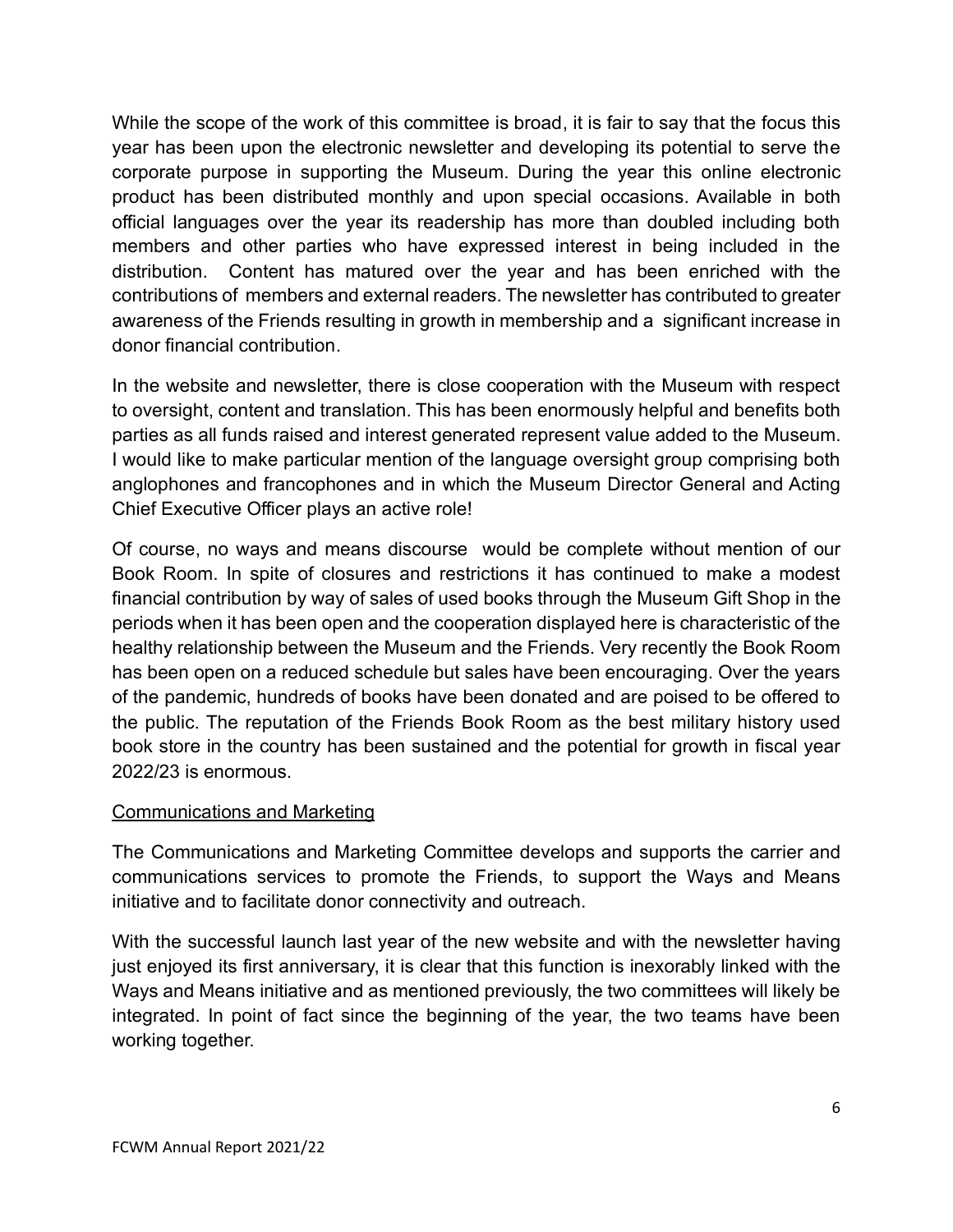A principal advantage of this approach is that new ideas for outreach and fundraising can be developed jointly and the concepts and carrier communications can be tested and refined together. Over the year, the Communications and Marketing team has furnished the website and newsletter team with the analytics to assess user access and interest even to the extent of information concerning the time spent by a reader on the material. This has helped shape the presentation of information and the ease of linking between the newsletter and the website. The ability to refine and adjust rapidly has already led to expanding reader engagement. In the current fiscal year 2022/23, the communications platforms will be examined to determine if further improvements may be introduced. This work will also consider if capabilities available in our current products are fully understood and exploited.

#### **Governance**

Compliance with the strategic objective of governing and administering ourselves effectively and efficiently calls for continuous vigilance and due diligence. It has been several years since we developed our strategic plan and it has served us well as a fundamental anchor for our work in supporting the Museum. Nevertheless, good governance warrants a regular review and this fiscal year 2022/23 we plan to update and refine the plan. In this regard it will be particularly important that we remain fully aligned with the Museum which is also polishing its focus, one element being to enhance its role as a centre of excellence in historical research. May I add that in the current fiscal year 2022/23 some \$50,000 of our financial gift will support this particular Museum program.

Also, for more than two years now, we have operated well under the committee structure set to work in fiscal year 2019/20 but as mentioned above, in the spirit of continuous improvement we will introduce refinements in order to better fulfill our ability to support the Museum and be fully aligned with our strategic objectives and supporting plan.

The governance work embraces how we are structured to deliver against our charitable purpose and the effort extends to the size and shape of your board of directors. At the forthcoming virtual AMM scheduled for Thursday 15 September, you will be presented with a motion to approve a revision to our Articles of Continuance and to our Bylaw to set the number of directors. This will permit a modest reduction in the size of the board to enable a greater focus on oversight, governance and control and to place operational matters in the hands of the committees. These proposals reflect how our governance and operating approach has developed over the past two years and echoes the spirit of continuous improvement mentioned earlier.

Of course, at the AMM you will be asked to approve a slate of directors which will be presented for your consideration. The development of the proposed slate is currently a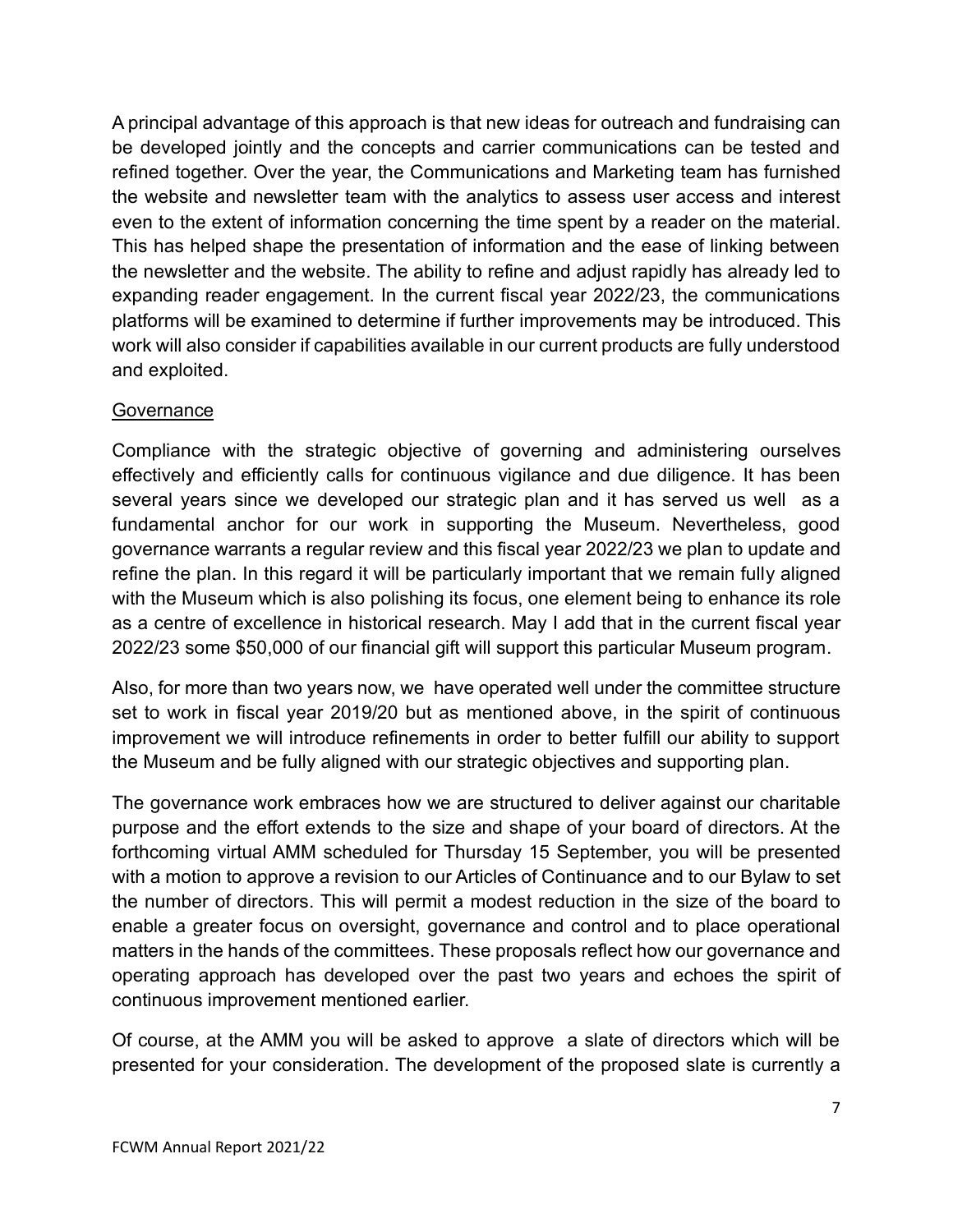work-in-progress in the hands of the nominating committee and you will be furnished with the necessary well in advance of the meeting. May I also add that the AMM is your opportunity to participate actively in the governance of the Friends; your involvement is strongly encouraged.

## Corporate Services

The Corporate Services Committee oversees all of the activities which support the business of the Corporation, namely: general administration, financial accounting, human resources, procurement, information management and technology.

In the hands of its committee chair the several support elements have been meeting on a regular basis to foster communication and inter-operability. The outputs include a cloudbased data depository, regular monthly data updates concerning membership and member and donor contribution and volunteer hours contributed. I have been very impressed with the work to align membership data (both participation and financial) which are captured on a calendar year basis for taxation purposes and financial operating data which are aligned to the Government of Canada fiscal year.

The Corporate Services group also develops the annual budget which demands input of all directors and committee chairs and careful alignment with the work of the Treasurer. Additionally, all correspondence with members, donors, and contributors of all stripes are skillfully coordinated through the administrative office team; maintenance, upgrade and renewal of our supporting technology suite is also within the committee mandate.

It is certainly no exaggeration to state that the fundamental objectives set out in our strategic policy statement could never hope to be achieved without the key support work of this committee.

# **CLOSING COMMENTS**

As I prepare this report I reflect on the fact that for a period of more than two years almost all of our work has been conducted virtually. I am impressed with the manner in which your board, its committees and you our members have accommodated to this and have gained from the experience.

When you receive this report fiscal year 2021/22 will be well behind us and by the AMM in September 2022 we will be more than five months into the current fiscal year. In my verbal report at the AMM, I plan to update you on progress. There has been, there is now and there will continue to be progress; in spite of the lingering pandemic, I am optimistic.

The notion of a return to normal has become somewhat shop-worn but for the Friends the notion warrants reflection. Prior to the pandemic our operations were essentially based in